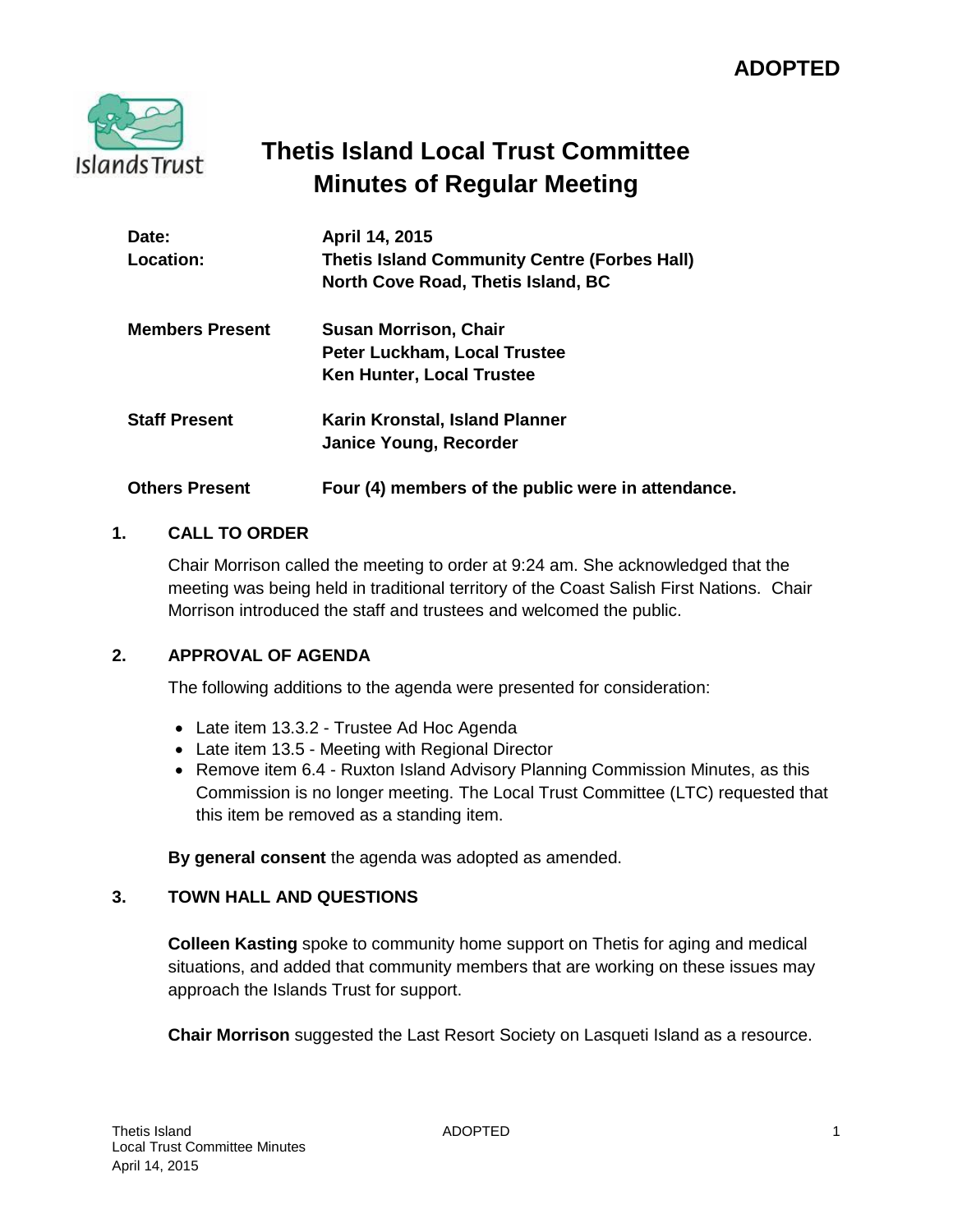**Stu Downey**, representing the Thetis Island Residents and Ratepayers Association (TIRRA) expressed an interest in the agenda item regarding the mosquito population on Thetis Island.

# **4. COMMUNITY INFORMATION MEETING**

None.

# **5. PUBLIC HEARING**

None.

# **6. MINUTES**

**6.1. Local Trust Committee Minutes Dated February 3, 2015 for adoption**

**By general consent,** the LTC meeting minutes of February 3, 2015 were adopted.

## **6.2. Section 26 Resolutions-without-meeting Report Dated April 2, 2015**

Planner Kronstal read out the motion for information; discussions followed for clarity.

## **6.3. Advisory Planning Commission Minutes**

None.

**6.4. Ruxton Island Advisory Planning Commission Minutes** None.

## **7. BUSINESS ARISING FROM MINUTES**

## **7.1. Follow-up Action List dated April 2, 2015**

Planner Kronstal reviewed the Follow-up Action List; discussion followed.

Trustee Luckham commented on the importance of enhancing communication between the Cowichan Valley Regional District and Islands Trust.

## **7.2. Valdes Mining Activity - Hardy Granite Quarry**

## 7.2.1. Memorandum dated February 24, 2015

Planner Kronstal presented the memorandum. Trustee Luckham expressed thanks for this comprehensive report. Discussion followed regarding the importance of ensuring that noise from drilling and blasting is minimized to reduce impact on neighbouring residents, and how both neighbouring residents and the Islands Trust should be consulted in the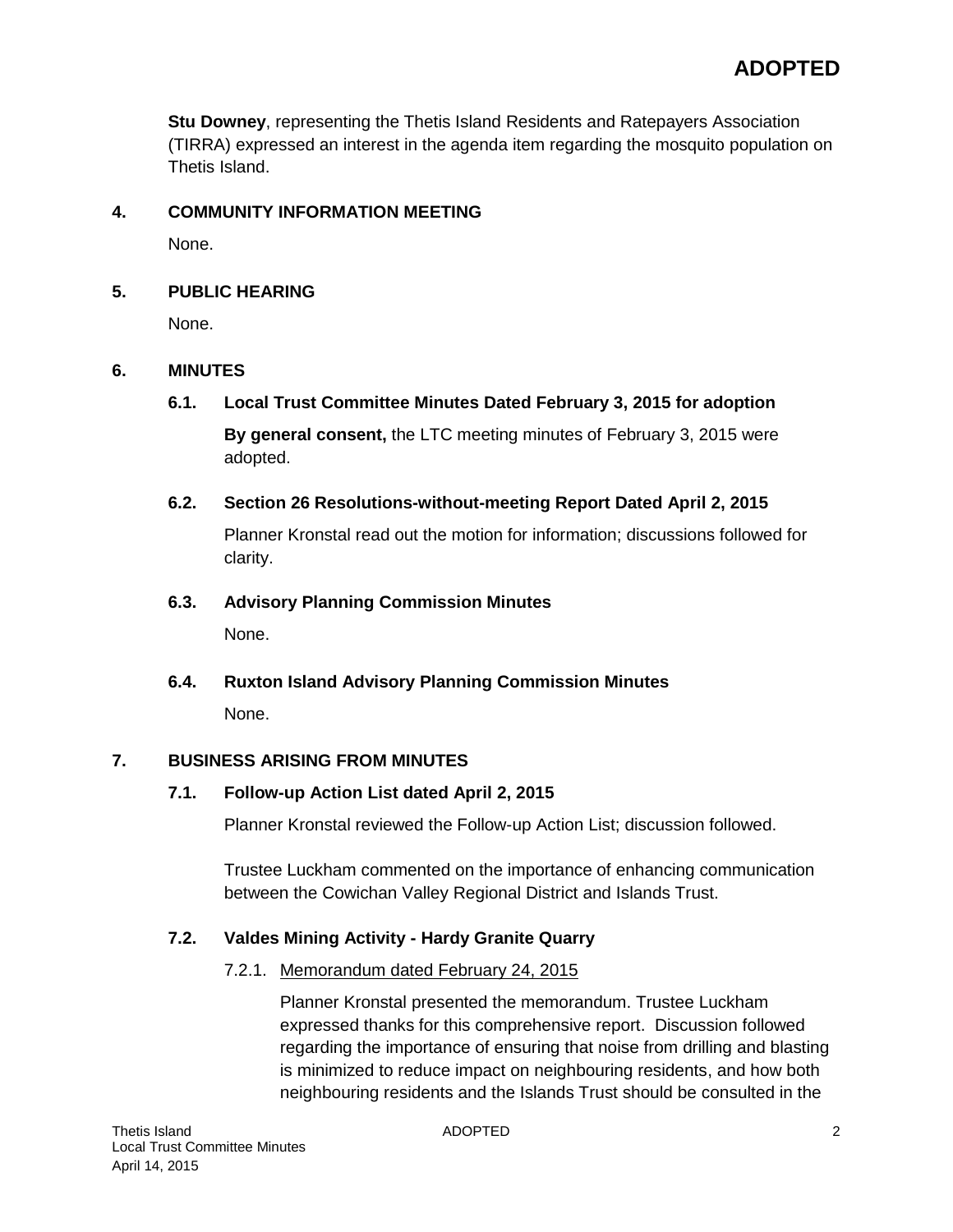event of any future applications for similar mining activity on Valdes. Trustee Luckham also expressed concern that the Province of BC may have issued a foreshore lease to Hardy Granite Quarry Ltd. without referring the matter to the Islands Trust. Discussion ensued about which agencies should be contacted to express concern about these matters.

## **TH-2015-009 It was MOVED and SECONDED,**

that the Thetis Island Local Trust Committee request staff to prepare a letter for their review and signature to be sent to the Province of British Columbia regarding referral for the foreshore lease for Lyackson IR3 and a letter to Aboriginal Affairs and Northern Development Canada regarding the noise impact for the quarry activities on Lyackson IR3.

# **CARRIED**

# **7.3. Mosquito Population on Thetis Island**

## 7.3.1. Memorandum dated March 30, 2015

Planner Kronstal presented the memorandum and extended thanks to Stu Downey from TIRRA for assistance on this issue.

Chair Morrison spoke to promoting the use of natural predation before opting to toxic pest management programs.

## **TH-2015-010**

## **It was MOVED and SECONDED,**

that the Thetis Island Local Trust Committee request staff draft a letter to the attention of Regional Director Mel Dorey, copied to Chief Administration Officer Brian Carruthers at the Cowichan Valley Regional District requesting that they work directly with the Thetis Island Residents and Ratepayers Association on development of a mosquito control program for Thetis Island, for Local Trust Committee approval and endorsement at the next regular meeting of the Thetis Local Trust Area.

## **CARRIED**

# **7.4. LTC Goal Setting Session Report**

## 7.4.1. Memorandum dated March 30, 2015

The report was reviewed and discussed. It was requested that the third point from the bottom of the page, "Consider new zoning for lots of 15 acres or more", be deleted.

## **8. DELEGATIONS**

None.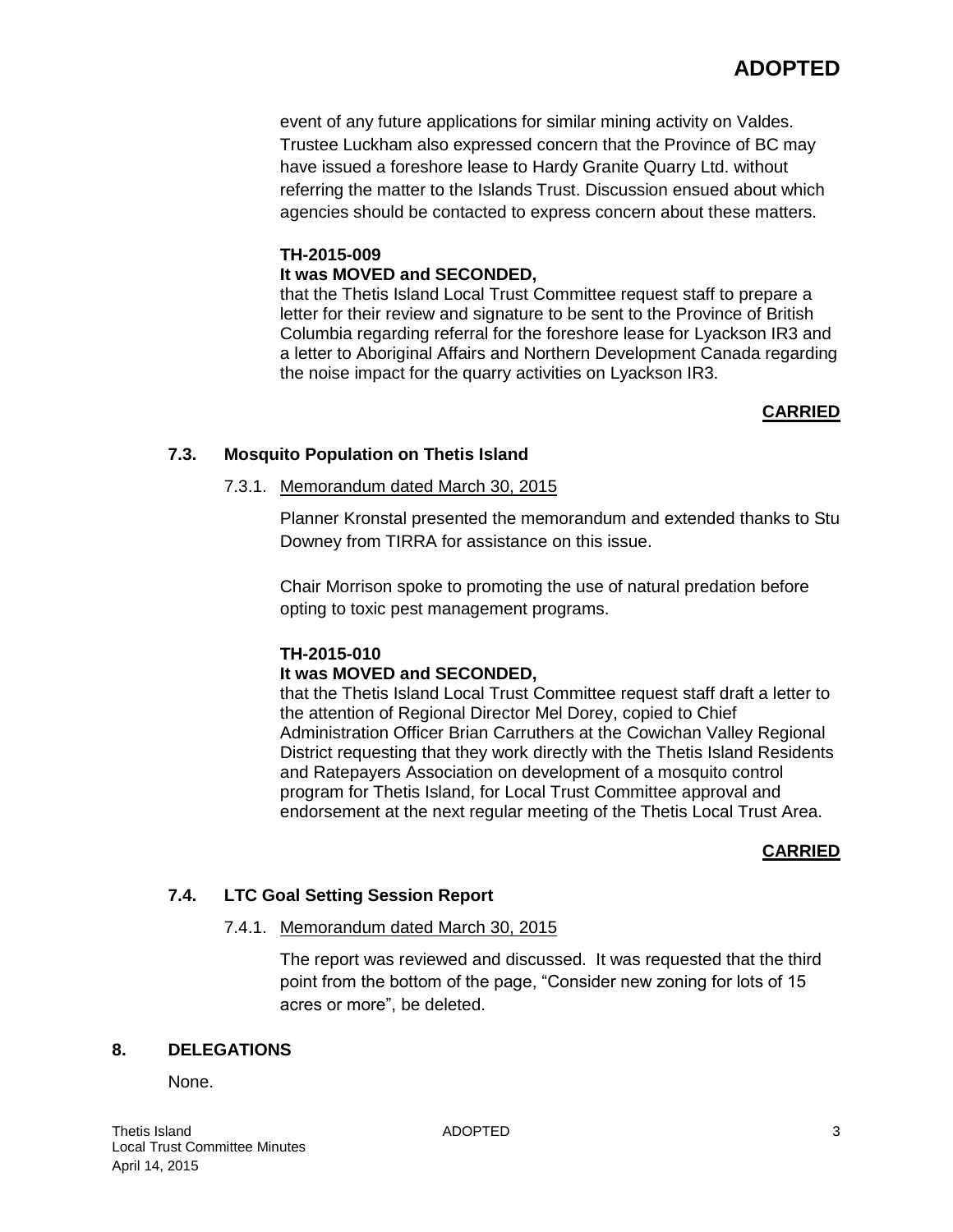#### **9. CORRESPONDENCE**

*(Correspondence received concerning current applications or projects is posted to the LTC webpage)*

None.

#### **10. APPLICATIONS AND REFERRALS**

#### **10.1. TH-RZ-2015.1 Penelakut Seafoods Inc. - verbal update**

Planner Kronstal gave a verbal update on Penelakut Seafood Inc. She reported that the application is now complete, and that the area known as "the Slough" has been removed from the area proposed for rezoning. The applicant has also agreed to amend the area proposed for rezoning so that it does not extend all the way to the high water mark, but rather ends 10 metres from the high water mark.

Discussion ensued. Trustee Luckham expressed a preference that the map for the Crown lease and map for the proposed rezoning show the same boundaries. Planner Kronstal noted that the process for issuing the Crown lease may already be past the point where changing the lease boundaries is possible, but said staff would contact the Province of BC and the applicant to see if this could be changed.

## **11. LOCAL TRUST COMMITTEE PROJECTS**

#### **11.1. Shoreline Protection**

11.1.1. Memorandum dated March 30, 2015

Review and discussion of update on the shoreline protection project with Planner Aleksandra Brzozowski via teleconference.

It was noted that a Greenshores for Homes BC Pilot Project conference call will be held at the end of April. A Landowner's Guide is projected to be available by the summer.

#### **TH-2015-011 It was MOVED and SECONDED,**

that the Thetis Island Local Trust Committee approve the Thetis Island Greenshores Project Charter revised 2015.

#### **CARRIED**

Trustee Luckham talked about a presentation he had made regarding alternate stewardship options for shoreline protection. This slide show is available to view via the Columbia Institute Website link and Trustee Luckham agreed to provide the link to staff for consideration of posting on the Island Trust website.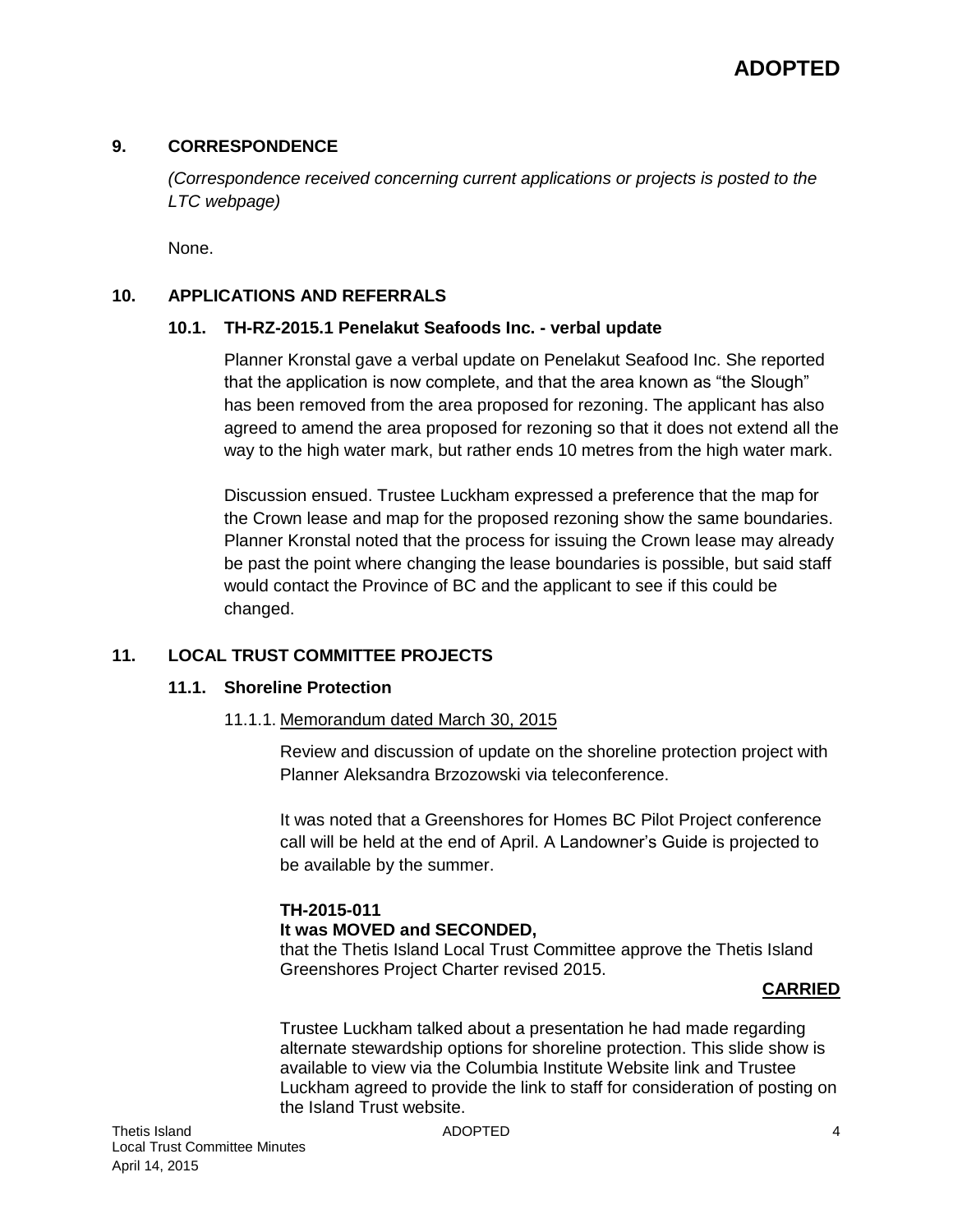Trustee Luckham is working on a second presentation addressing oil spill concerns in the San Juan County and Island Trust Area.

Discussion ensued regarding contacting property owners that were involved in the Greenshores for Homes BC Pilot Project as a follow-up after the workshop.

#### **TH-2015-012 It was MOVED and SECONDED,**

that the Thetis Island Local Trust Committee request staff to contact the three pilot project property owners and provide a memorandum summarizing their feedback as to whether the resources provided to date have assisted them in moving forward with their projects.

#### **CARRIED**

Past Trustee Sue French extended thanks to all new Island Trust personnel and spoke to being pleased to see this project moving forward, and mentioned that in the Official Community Plan and Land use Bylaw, the section on sea level rise will need to be updated.

#### **11.2. Associated Islands Official Community Plan and Land Use Bylaw Review verbal update**

Verbal update and discussion with Planner Aleksandra Brzozowski via teleconference.

The Associated Islands Official Community Plan and Land Use Bylaw continue to be reviewed with the Ministry of Community, Sport and Cultural Development.

#### **12. REPORTS**

#### **12.1. Work Program Reports**

12.1.1. Top Priorities Report Dated April 2, 2015

Received.

12.1.2. Projects List Report Dated April 2, 2015

Received.

## **12.2. Applications Report Dated April 2, 2015**

Received.

#### **12.3. Trustee and Local Expense Report Dated March, 2015**

Received.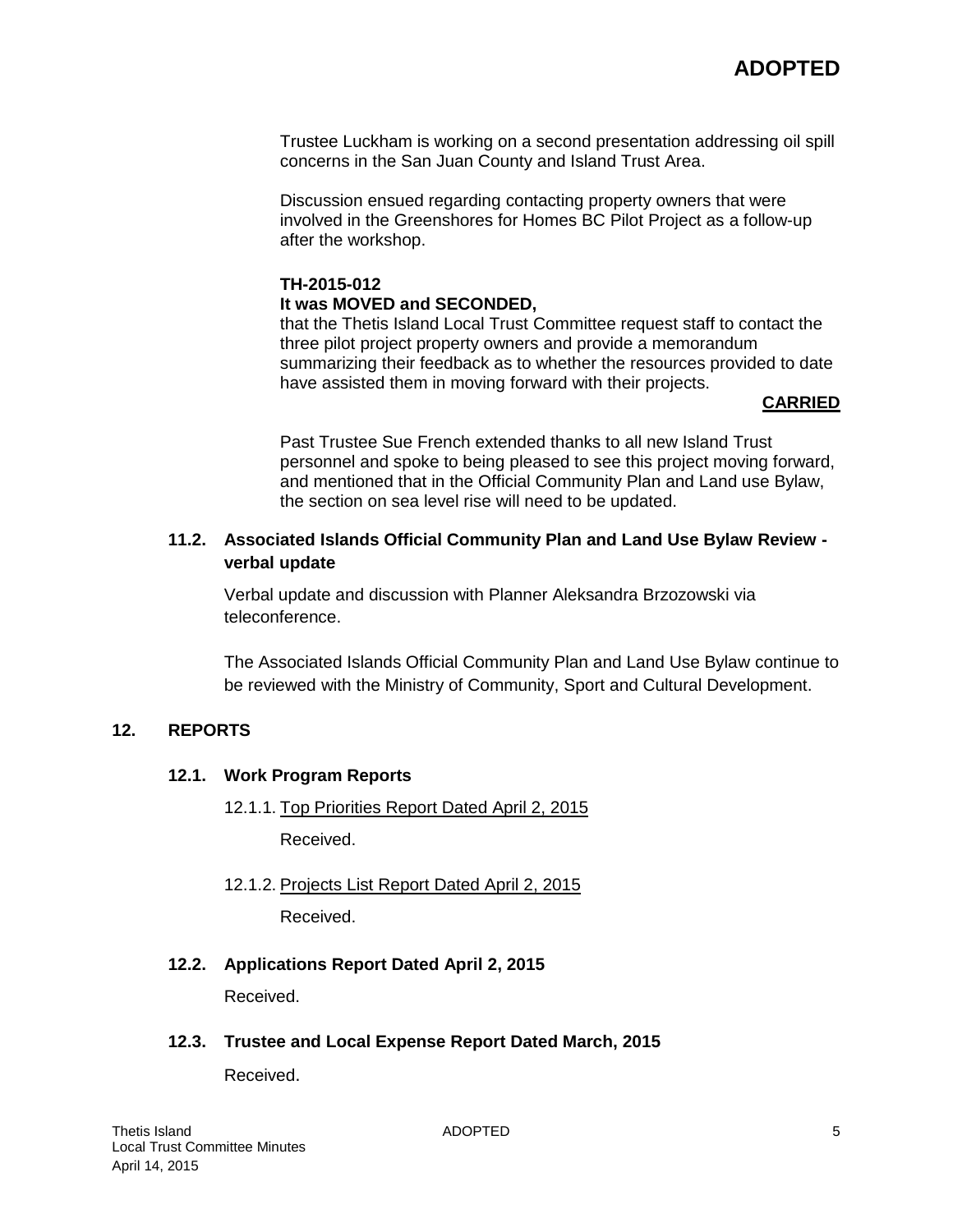#### **12.4. Adopted Policies and Standing Resolutions**

None**.**

#### **12.5. Local Trust Committee Webpage**

None**.**

#### **12.6. Chair's Report**

Chair Morrison reported that life is busy. Executive Council now begins at 8:45 am to allow more time for the meeting. She attended the Associated Vancouver Island and Coastal Communities (AVICC) convention, at which she enjoyed the First Nations' presentation and noted how they handled resolutions and information.

## **12.7. Trustee Reports**

Trustee Hunter reported that he has received phone calls from Thetis Islanders regarding the need for homecare on Thetis Island. He also expressed concerns with the expense and budget of Islands Trust, as well as the pending Crown lease for Penelakut Seafoods.

Trustee Luckham reported communicating with the Nature Trust of BC and Penelakut First Nation following an article in an area newspaper regarding the Moore Hill "bat cave" on Thetis Island. Penelakut First Nation representatives have made it known they wish to make a visit to the caves to ensure that they are undisturbed. However, precautions must be taken to ensure visitor safety and that the bats are not disturbed during their hibernation period. Trustee Luckham will be following up with Penelakut First Nation and the Nature Trust of BC (who is the landowner) in June to arrange a site visit.

Trustee Luckham also reported on the Thetis Island Marine Association (TIMA), is doing a good job with its management plan for Telegraph Harbour, which includes clearing the harbour of derelict boats.

#### **12.8. Electoral Area Director's Report**

None.

## **12.9. Trust Fund Board Report**

Chair Morrison reported on Trust Fund involvement in the Woodward Property on Thetis Island, Lasqueti Crown Land Acquisition, and of more Natural Area Protection Tax Exemption Program (NAPTEP) applications coming in.

*Chair Morrison recessed the meeting at 11:17 am and reconvened the meeting at 11:37 am.*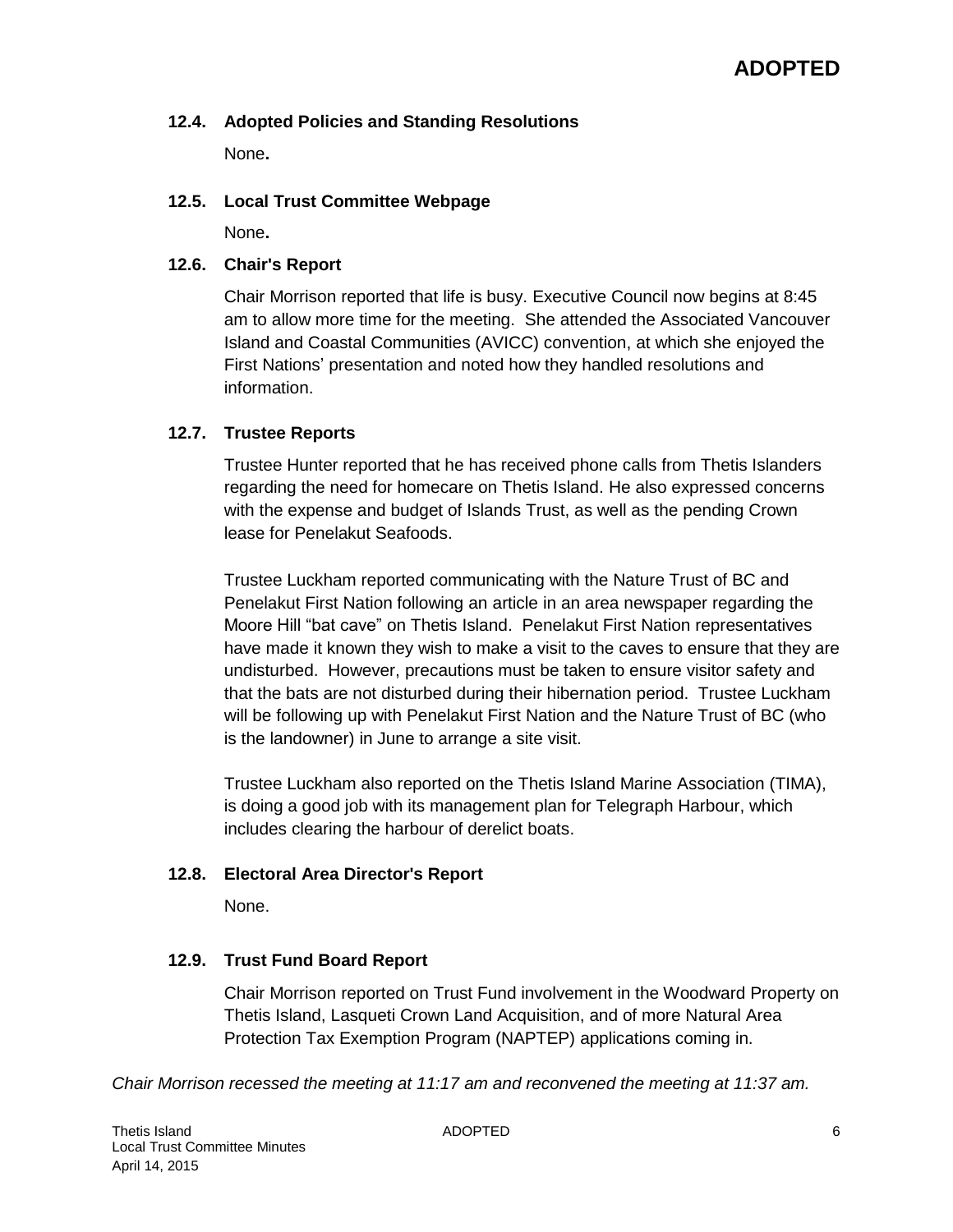#### **13. NEW BUSINESS**

# **13.1. Thetis Island Local Trust Committee Submission for 2014-2015 Annual Report**

#### 13.1.1. Memorandum dated March 31, 2015

Planner Kronstal reviewed the memorandum and discussion ensued. Trustees will submit any revisions or additions to Planner Kronstal, who will re-draft for a Resolution Without Meeting.

#### **13.2. Board of Variance**

#### 13.2.1. Staff Report dated February 2, 2015

Review and discussion of Board of Variance Report.

## **TH-2015-013**

#### **It was MOVED and SECONDED,**

that the Thetis Island Local Trust request staff to advertise for membership in a Board of Variance appointed jointly with other Local Trust Committees in the Northern Region.

#### **CARRIED**

## **13.3. Bylaw Enforcement Report to Trust Council, March 2015**

The Bylaw Enforcement Report to Trust Council was reviewed and discussed.

## **TH-2015-014**

## **It was MOVED and SECONDED,**

that the Thetis Island Local Trust request Bylaw enforcement staff to attend by teleconference to report on bylaw enforcement activity in the Thetis Island Local Trust area at the next Local Trust Committee meeting.

#### **CARRIED**

## **13.4. Strategic Planning**

## 13.4.1 Input to Strategic Plan

After reviewing the materials provided, trustees agreed that they needed more time for reflection before providing their input into the Strategic Plan. It was agreed that the trustees would reflect on their priorities and be prepared to provide their feedback at the next regular LTC meeting in June. Staff advised the trustees that this would be the very latest date possible, as the Executive Committee would be providing the final input at the end of that week.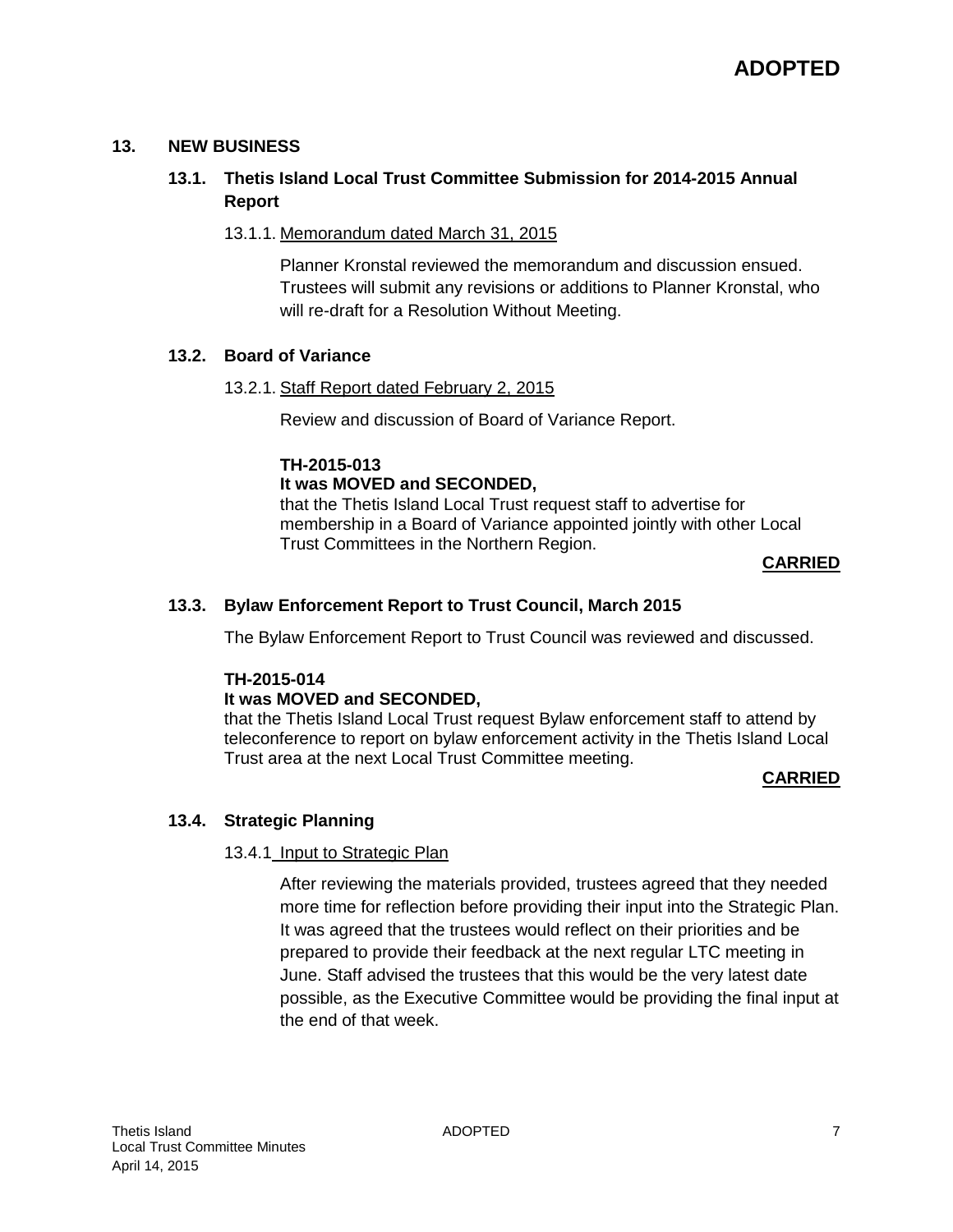#### 13.4.2 Southern Trustees Adhoc Meeting

Chair Morrison added this as a late item to the agenda for information.

#### **13.5 Meeting with the Regional District**

Planner Kronstal spoke to the annual meeting with the Cowichan Valley Regional District (CVRD). Discussion ensued regarding which personnel should be in attendance at the meeting. Trustees indicated that the following CVRD staff should be invited to attend: the Regional District Chair, Chief Administrative Officer, CVRD Bylaw Enforcement, and the Regional Director. Islands Trust staff proposed for attendance included the Thetis Island Trustees and Chair, Bylaw Enforcement, the Regional Planning Manager and the Island Planner. The agenda items proposed include a protocol agreement, bylaw referrals, community consultation, mosquito management and access to Regional Offices.

## **14. UPCOMING MEETINGS**

## **14.1. Next Regular Meeting Scheduled for Tuesday, June 9, 2015 at 9:15 am at the Thetis Island Community Centre (Forbes Hall), North Cove Road, Thetis Island, BC.**

There was discussion regarding the meeting start time, given present ferry schedule.

## **TH-2015-015**

#### **It was MOVED and SECONDED,**

that the Thetis Island Local Trust Committee change the official start time of the regular business meetings held at the Thetis Island Community Centre (Forbes Hall), North Cover Road, Thetis Island from 9:15 am to 9:30 am on the following dates:

Thursday, June 12, 2015 Tuesday, August 11, 2015 Tuesday, September 29, 2015 Tuesday, November 24, 2015

#### **CARRIED**

## **15. TOWN HALL**

None.